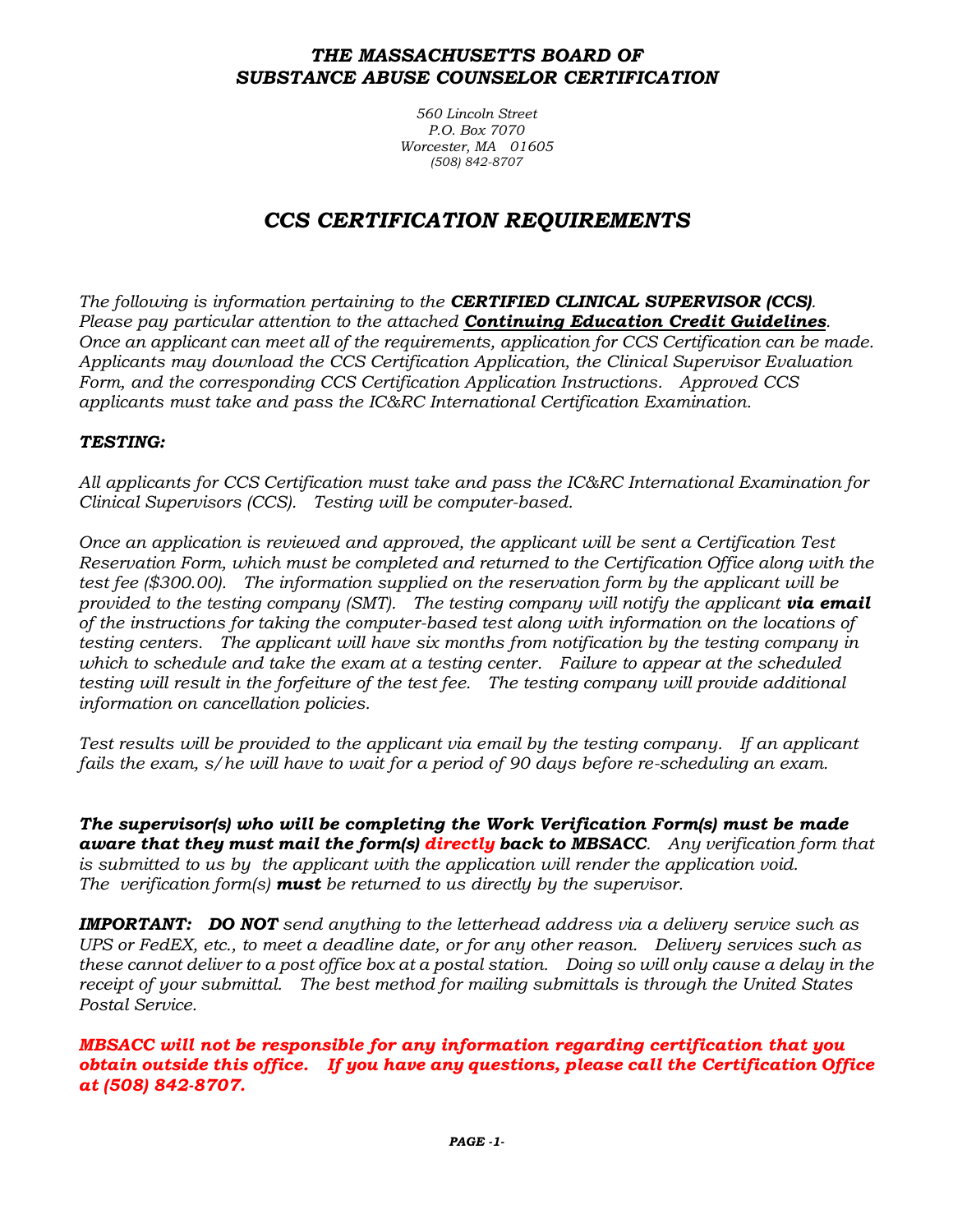### *CONTINUING EDUCATION CREDIT GUIDELINES*

*The alcohol/drug specific education and the ethics training must have been completed within the past ten (10) years. For trainings and non-credit courses in the categories of counseling techniques and behavioral sciences, the applicant may go back as much as twenty (20) years. For academic (credit-bearing) courses in counseling techniques and behavioral sciences there is no time limit provided a grade of C (or higher) was received.*

*In addition to transcripts, the applicant may be asked to provide an official course description for all academic courses which are being submitted for consideration. Transcripts must be official; transcripts downloaded from the internet will not be accepted.*

*For initial Certification, MBSACC limits Distance Learning (i.e., online courses/programs or correspondence/home study courses) to no more than 30% of the total education hours required. Distance Learning accrued prior to January 1, 2017 is not admissible. MBSACC does not accept academic credit which is awarded for:*

- *1) "prior learning experience,"*
- *2) courses certified by use of a challenge examination,*
- *3) courses for auditing purposes, or*
- *4) courses of independent study/research.*

*Academic courses must be alcohol/drug specific or counseling techniques specific to the category requirements as delineated in the certification criteria. No partial credit is given. Also, no credit is given for term and/or research papers.*

*MBSACC allows 15 hours per academic credit (that is, 45 hours per 3-credit course) for academic courses specific to the certification education requirements. For graded courses, a grade of C (or higher) must be received in order to be admissible for Certification.*

*Documentation for workshops, conferences, etc. must be provided or the training will not be considered. The participant's name must be officially recorded on the certificate by the sponsoring agency. The participant may not affix his/her own name to any certificate, either by hand or by typing. Only an authorized agent of the sponsor of the training may fill in the participant's name by hand, and then only by printing his/her own name (initials will not suffice) and the date in parentheses beside the participant's name. The offering title, specific dates attended, the location of the training, and the number of approved training hours must appear on the certificate as well. Brochures, registration forms, canceled checks, sign-in sheets, etc. do not constitute proper documentation.*

*For programs that have not received official MBSACC approval, the following information must be provided:*

- *\* training description*
- *\* name and credentials of instructor(s)*
- *\* location of training*
- *\* sponsor(s) of training*
- *\* program agenda, complete with beginning and ending times for each training segment*

*Continuing education hours exclude non-program time such as registration, coffee breaks, meals, etc. The minimum acceptable unit of credit for any single training experience is one clock hour (i.e., one clock hour = 60 minutes). Please be advised that MBSACC is under no obligation to accept training hours approved by other organizations.*

*Continuing education credit is not admissible in the following situations: where the applicant has provided the training and/or teaching; in-service or on-the-job training; hours accrued by taking exam preparation workshops or trainings. There may be other items that are not admissible which are not specifically listed here. If you have a specific instance which is not addressed in these guidelines, do not assume its acceptability. You should contact the Certification Office at the letterhead phone number to see if it is admissible.*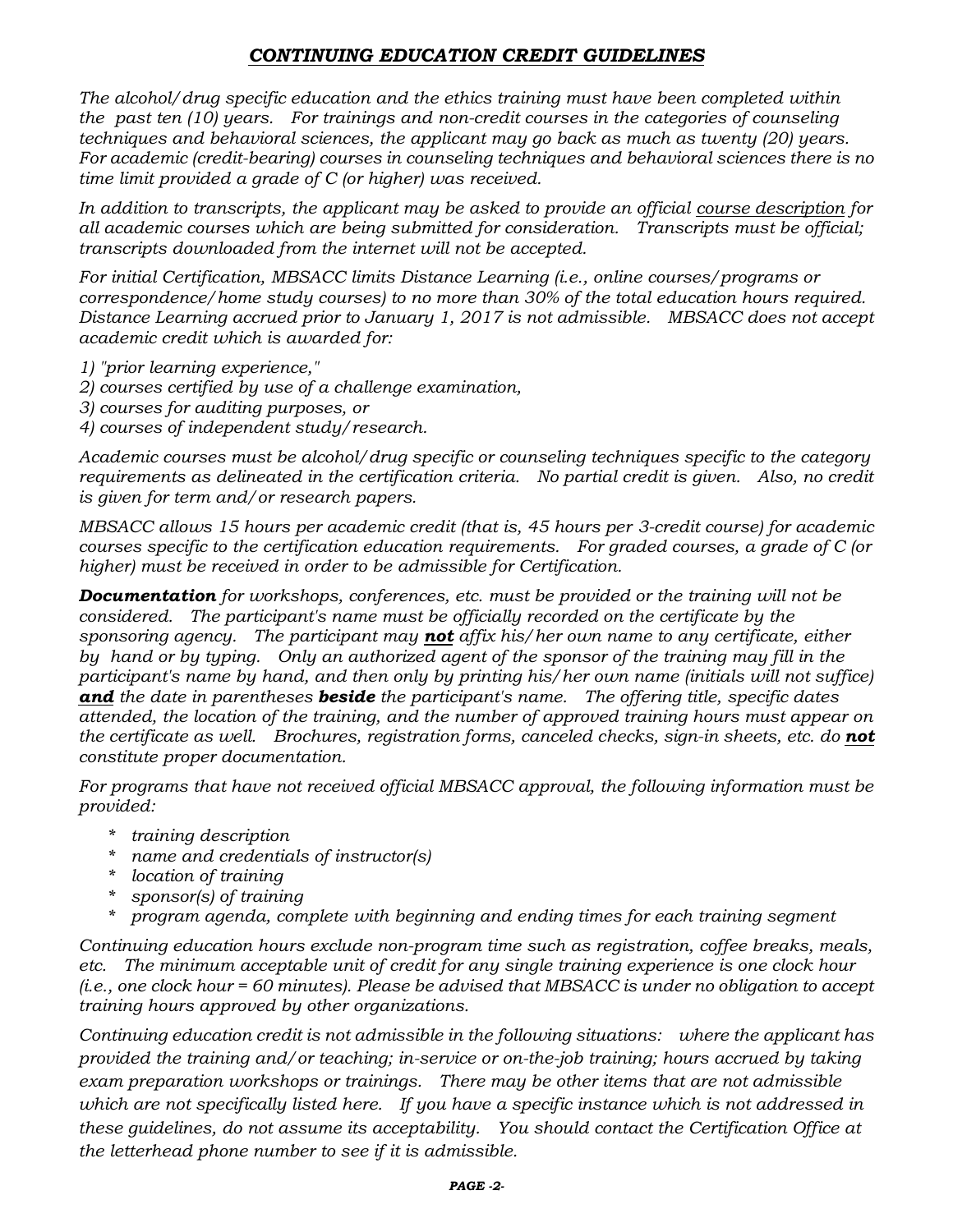#### *THE MASSACHUSETTS BOARD OF SUBSTANCE ABUSE COUNSELOR CERTIFICATION*

*560 Lincoln Street P.O. Box 7070 Worcester, MA 01605 (508) 842-8707*

## *CLINICAL SUPERVISOR CREDENTIAL REQUIREMENTS*

*Clinical Supervision is a specific aspect of staff development dealing with the clinical skills and competencies for persons providing counseling. The format for supervision is commonly one-to-one and/or small groups on a regular basis. Methods for review often include case review and discussion, and use of direct observation of a counselor's clinical work. A primary purpose of clinical supervision is to ensure skill development and quality patient/client care.*

*The following are the eligibility requirements for the credential designated as Certified Clinical Supervisor (CCS).*

- *1. Current MBSACC Certification as a CADC or CADC-II counselor for a minimum of two years.*
- *2. Counselor must have a Bachelor or Graduate Degree in Counseling or a closely related field.*
- *3. Verification of five (5) years (10,000 hours) of counseling experience as an Alcohol/Drug Abuse Counselor.*
- *4. Verification of two (2) years (4,000 hours) of clinical supervisory experience in the Alcohol and Other Drug Abuse field which may be included in the five (5) years of counseling experience. The supervisory experience must include the provision of 200 hours of face-to-face clinical supervision by the counselor.*

*Verification must be submitted by the applicant's current and/or former clinical supervisor(s) all of whom must be familiar with the applicant's work as a clinical supervisor and who has supervised the applicant for a minimum of six (6) months.*

- *5. Verification of thirty (30) hours of didactic training in clinical supervision pertinent to the first five Domains listed below (no domain may have less than 4 hours). This must be clinical supervisory training - not counselor training.*
	- *Domain 1: Performance Evaluation*
	- *Domain 2: Counselor Development*
	- *Domain 3: Program Development and Quality Assurance*
	- *Domain 4: Professional and Ethical Standards*
	- *Domain 5: Administration*
	- *Domain 6: Treatment Knowledge*
- *6. Passing of the IC&RC Clinical Supervisor Examination.*
- *7. Applicants must sign a clinical supervisor specific code of ethics statement.*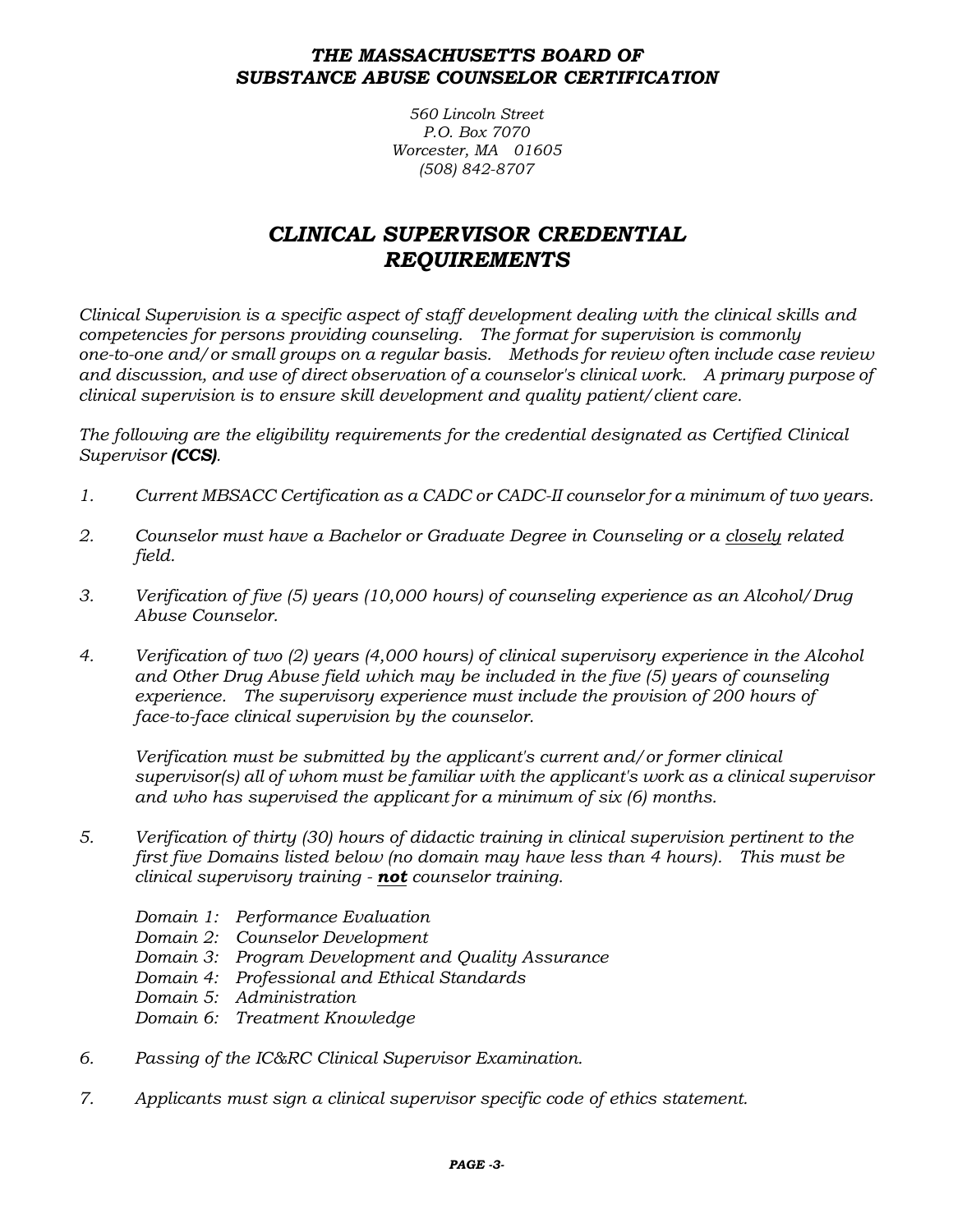# *GENERAL INFORMATION*

*The application portfolio must be complete, and individuals must meet all of the requirements before making application.*

*With regard to Work Experience, when making application, applicants must provide a job description, signed by the clinical supervisor of record for all work experience. Applicants must also provide a current résumé.* 

*With regard to the Education Requirement, any training documented must have been submitted to, and officially approved by, MBSACC or another IC&RC Board. The training/education must be specific to the first five IC&RC Clinical Supervision Domains. Transcripts and Certificates of Attendance must be furnished for documentation purposes. Please note that the following items will not be considered for credit in meeting the education requirement: 1) "prior learning/life experience", 2) courses certified by use of a challenge examination, 3) distance learning (i.e., correspondence/home study courses, or on-line courses or trainings) will be accepted but limited to no more than 30% of the total number of education hours required and cannot have been accrued prior to January 1, 2017), 4) courses for auditing purposes, 5) courses of independent study, or 6) in-service training.*

*IMPORTANT: The CCS does not replace the CADC or CADC-II, and both credentials (the CCS and the CADC or CADC-II) must be independently maintained.*

*RECERTIFICATION – In order to maintain CCS Certification, the individual must maintain a current and valid CADC or CADC-II Certification, and document 6 hours of clinical supervisor-specific continuing education accrued in every 2-year certification period.*

*If you have any questions, please feel free to call the MBSACC Certification Office at (508) 842-8707.*